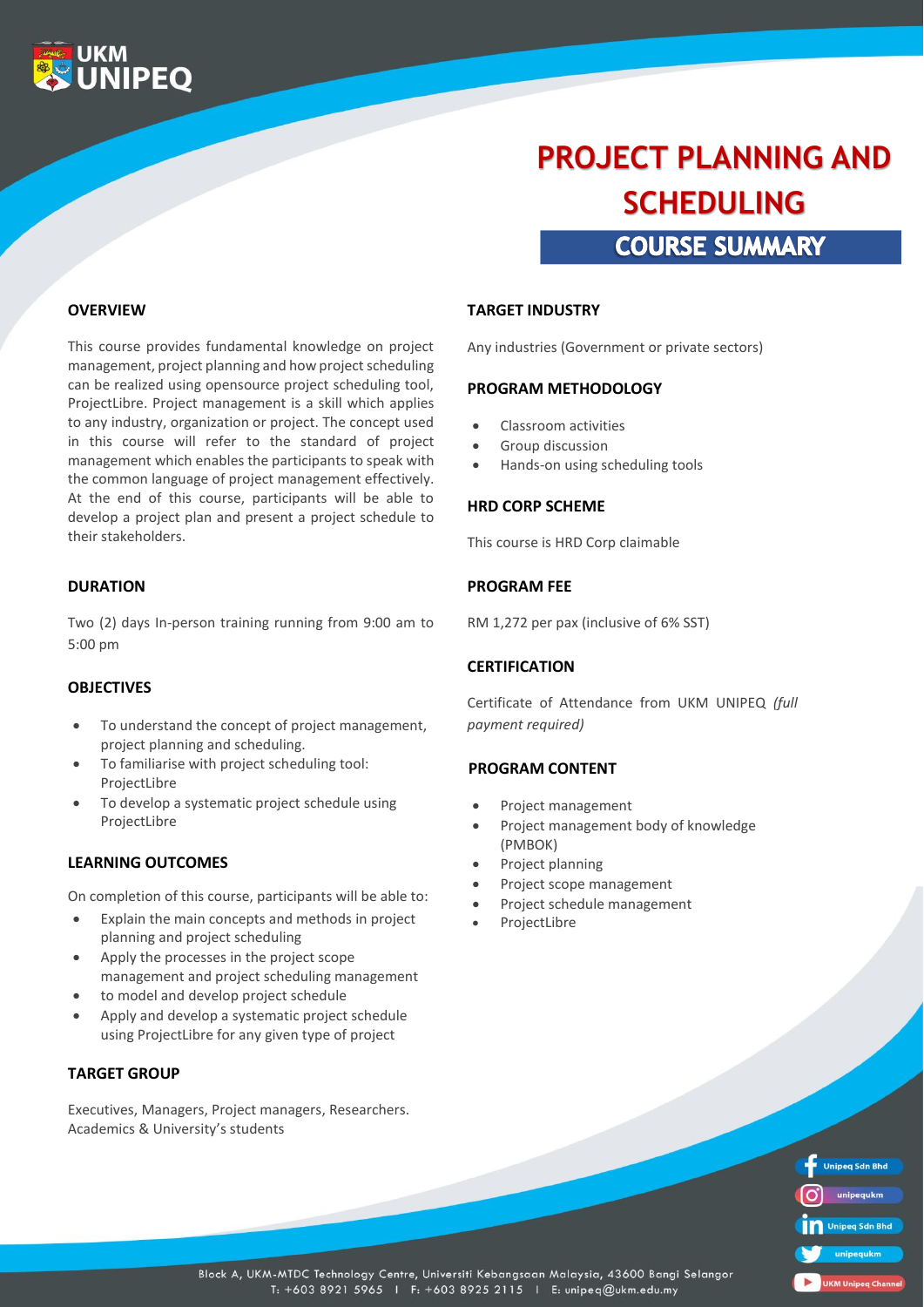

## **COURSE OUTLINE**

### **Day 1**

| <b>Time</b>                         | <b>Content</b>                                                                                                                                                      |
|-------------------------------------|---------------------------------------------------------------------------------------------------------------------------------------------------------------------|
| $8:30$ am $-9:00$ am                | Registration                                                                                                                                                        |
| $9:00$ am $-9:30$ am                | Introduction to project management                                                                                                                                  |
| $9:30$ am $-10:30$ am               | Project management principles (project lifecycle, phases, processes,<br>project                                                                                     |
|                                     | selection, project organization, stakeholders)                                                                                                                      |
| 10:30 am $-$ 11:00 am               | <b>Morning Break</b>                                                                                                                                                |
| 11:00 am $-$ 12:00 pm               | Project management methodology (PMBOK, process groups, knowledge                                                                                                    |
|                                     | areas)                                                                                                                                                              |
| 12:00 pm $-$ 1:00 pm                | Project planning (project management plan, project documents, tailoring)                                                                                            |
| $1:00 \text{ pm} - 2:00 \text{ pm}$ | <b>Lunch Break</b>                                                                                                                                                  |
| $2:00 \text{ pm} - 3:15 \text{ pm}$ | Project Scope Management (Collect requirement, define scope, create WBS)                                                                                            |
| $3:15$ pm $-4:45$ pm                | Project Schedule Management (define activities, sequence activities,<br>logical relationship using PDM (AON), CPM, estimate activity duration,<br>develop schedule) |
| 4:45 pm $-5:00$ pm                  | Summary & Conclusion, Tea Break & End of Day 1                                                                                                                      |



Block A, UKM-MTDC Technology Centre, Universiti Kebangsaan Malaysia, 43600 Bangi Selangor<br>T: +603 8921 5965 1 F: +603 8925 2115 1 E: unipeq@ukm.edu.my